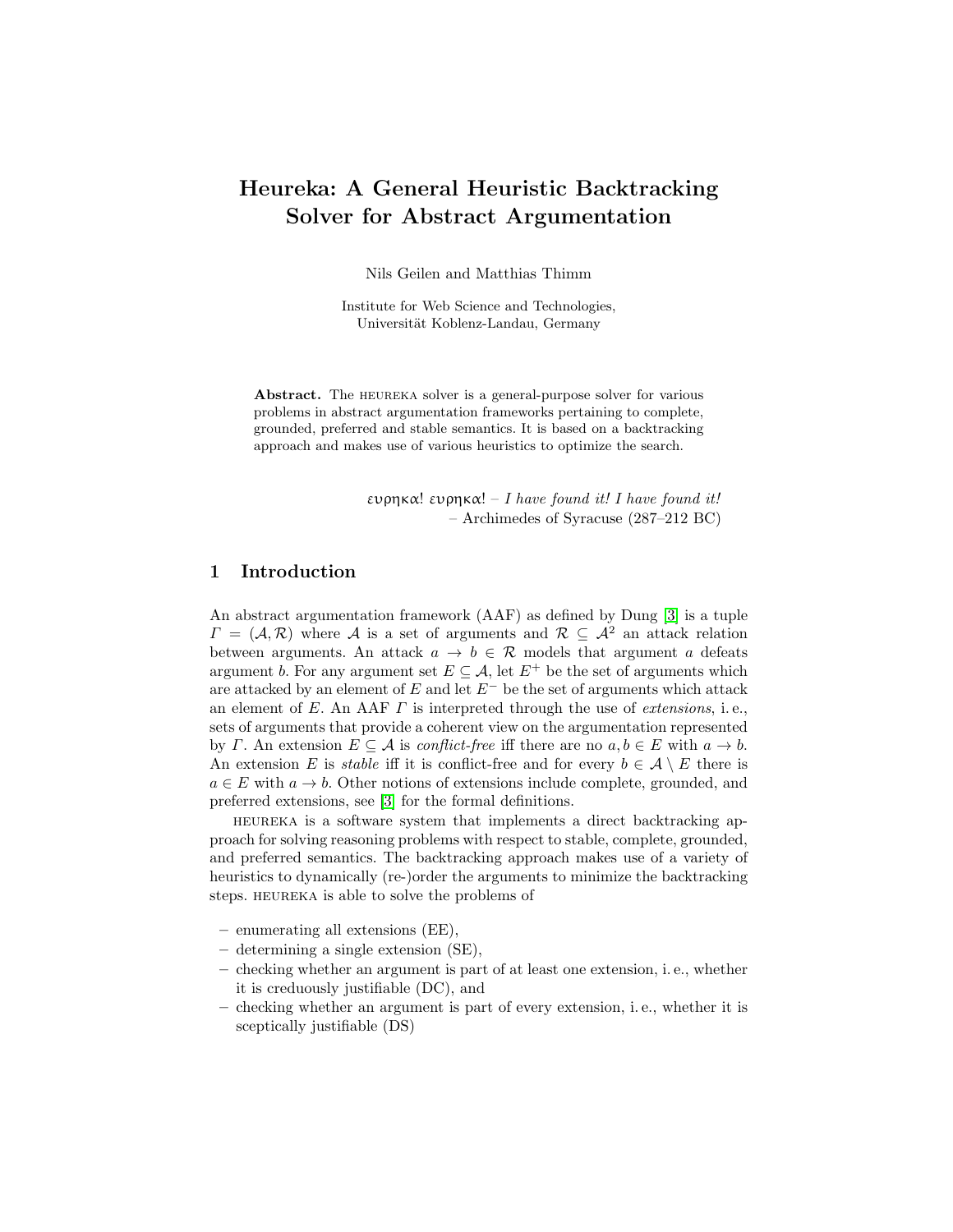with respect to the four mentioned semantics. HEUREKA is written in  $C++$  and available under the LGPL v3.0 licence on  $\text{GitHub}^1$  $\text{GitHub}^1$ .

In the remainder of this paper, we describe the architecture of heureka as it has been submitted to the Second International Competition on Computational Models of Argumentation (ICCMA'17)<sup>[2](#page-1-1)</sup>. Note that a slightly shorter version of this paper has also been submitted as a system description to the competition.

# 2 Backtracking Algorithm

heureka consists of a family of backtracking algorithms, one for each complete, preferred, and stable semantics which are similar to the algorithm defined in [\[5\]](#page-6-1) but use dynamic heuristics to (re-)order how arguments are processed. The concrete algorithms differ only slightly so we focus our presentation here on the stable semantics and, in particular, on the task of computing all stable extensions.

At any time during the execution, a labelling function  $\mathcal{L}ab$ , which assigns to each argument either the value IN if it should be contained in the extension, OUT if it should be ruled out, or UNDEC if it is undecided, is maintained by the algorithm that keeps track of the current (partial) extension. A fourth label (BLANK) is used to indicated that an argument is not labelled yet. Let further  $IN(\mathcal{L}ab)$  be the set of all arguments labelled IN by  $\mathcal{L}ab$ , and therefore the current solution. In a first step, the grounded extension  $E_{\text{GR}}$  is computed using a purely iterative algorithm which does not require backtracking [\[4\]](#page-6-2) and an intial labelling is constructed. For an AAF  $\Gamma = (\mathcal{A}, \mathcal{R})$  with the grounded extension  $E_{\text{GR}}$  let the *initial labelling*  $\mathcal{L}\text{ab}_{init} : \mathcal{A} \rightarrow \{IN, OUT, UNDEC, BLANK\}$  be defined as

$$
\mathcal{L}ab_{\text{init}}(a) = \begin{cases} \text{IN} & \text{if } a \in E_{\text{GR}} \\ \text{OUT} & \text{if } a \in E_{\text{GR}}^+ \\ \text{UNDEC} & \text{if } a \to a \\ \text{BLANK} & \text{otherwise} \end{cases}
$$

Using a specific heuristic (see next section) a new argument  $a$  is selected and set to IN in  $\mathcal{L}ab$ . Setting this argument to IN may require that other arguments have to be rejected (because they are attacked by  $a$ ) or need to be set to IN as well (because all attackers of them are now attacked by some IN-labelled argument), and so on, see [\[5\]](#page-6-1) for the corresponding lookahead strategies. Those arguments are then marked correspondingly in  $\mathcal{L}ab$ . This step is repeated until either a stable extension has been determined or a contradiction occurs (an argument is labelled with two different labels). In the latter case, the algorithm backtracks and rejects an argument previously accepted. Algorithm [1](#page-2-0) shows a shortened version of this procedure. The functions SET\_IN and SET\_UNDEC set the labelling of the current argument to IN or undec, respectively, and propagate the changes following the mentioned lookahead strategies. For example all

<span id="page-1-0"></span><sup>1</sup> <https://github.com/nilsgeilen/heureka>

<span id="page-1-1"></span> $^2$  <http://www.dbai.tuwien.ac.at/iccma17>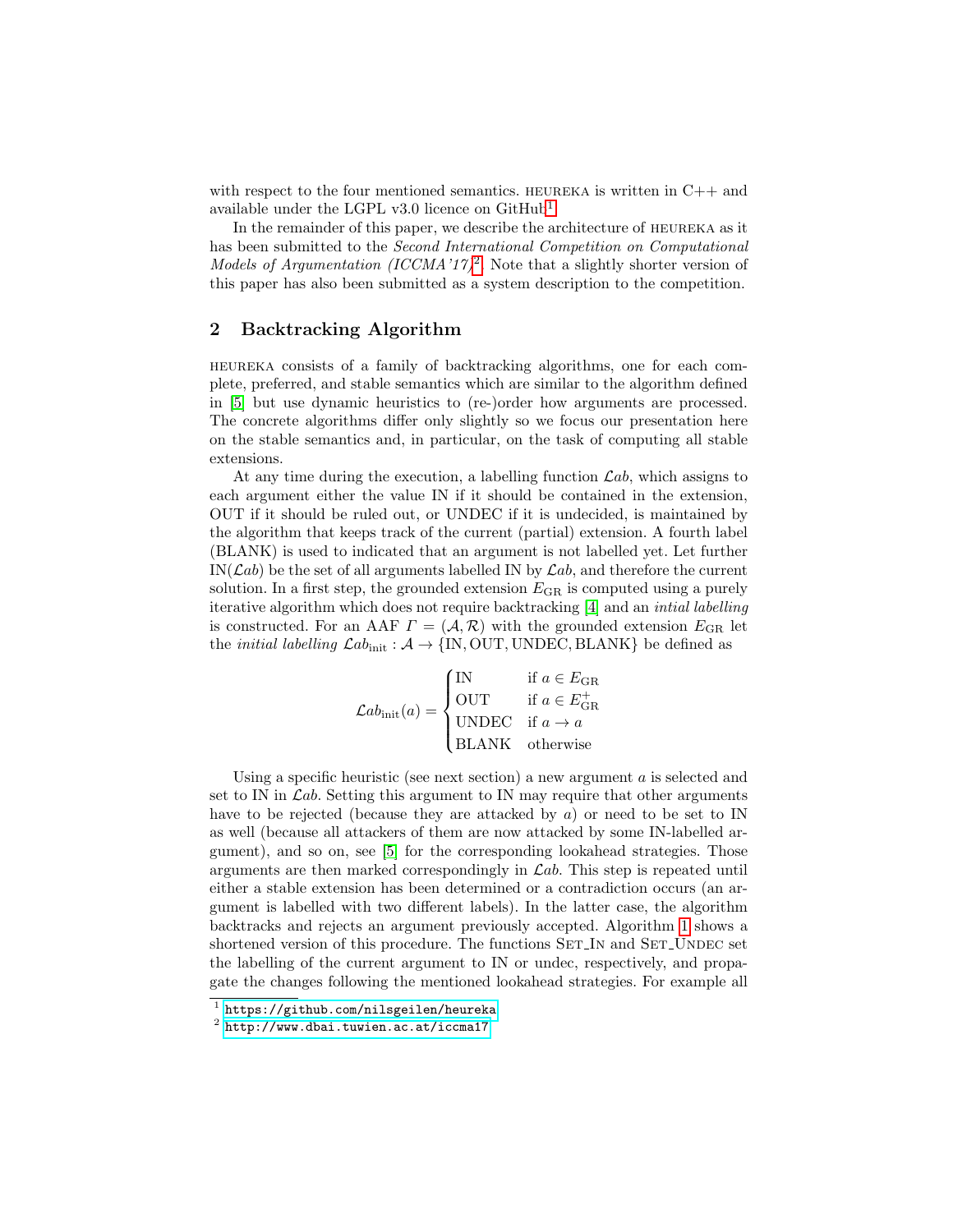#### <span id="page-2-0"></span>Algorithm 1 Enumerate All Stable Extensions

```
Input: \Gamma = (\mathcal{A}, \mathcal{R}) AAF
                 h heuristic
                 \mathcal{L}ab_\text{init} initial labelling
     Output: \mathcal{E}_{ST} \subseteq 2^{\mathcal{A}}stable extensions
 1: ENUMERATE_EXTENSIONS(\mathcal{L}ab_{\text{init}})2: function \text{SET} \text{IN}(\text{Lab}, a)3: \mathcal{L}ab(a) \leftarrow \text{IN}4: for all b \in \{a\}^- do
 5: if not SET\_UNDEC(\mathcal{L}ab, b) then
 6: return false
 7: for all b \in \{a\}^+ do
 8: \mathcal{L}ab(b) \leftarrow \text{OUT}9: for all c \in (\{a\}^+)^+ do
10: if \{c\}^- \subseteq IN(\mathcal{L}ab)^+ then
11: if \mathcal{L}ab(c) = \text{UNDEC} then
12: return false
13: else if not \text{SET} \text{IN}(\text{Lab}, c) then
14: return false
15: if Is\_STATE(\mathcal{L}ab) then
16: add IN(\mathcal{L}ab) to \mathcal{E}_{ST}17: return false
18: else return true
19: function SET_UNDEC(\mathcal{L}ab, a)
20: \mathcal{L}ab(a) \leftarrow \text{UNDEC}21: if |\{a\}^- \setminus IN(\mathcal{L}ab)^+| = 1 then
22: find b \in \{a\}^- \setminus \text{IN}(\mathcal{L}ab)^+23: if not \text{SET}\text{IN}(\text{Lab}, b) then
24: return false
25: return true
26: procedure ENUMERATE EXTENSIONS (\mathcal{L}ab)27: let h choose next argument a, if there is none, stop28: if \mathcal{L}ab(a) = \text{BLANK} then
29: \mathcal{L}ab' \leftarrow \mathcal{L}ab30: if \text{SET} \text{IN}(\text{Lab}', a) then
31: ENUMERATE_EXTENSIONS(\mathcal{L}ab')32: if SET\_UNDEC(\mathcal{L}ab, a) then
33: ENUMERATE_EXTENSIONS(\mathcal{L}ab)34: else ENUMERATE_EXTENSIONS(\mathcal{L}ab)
```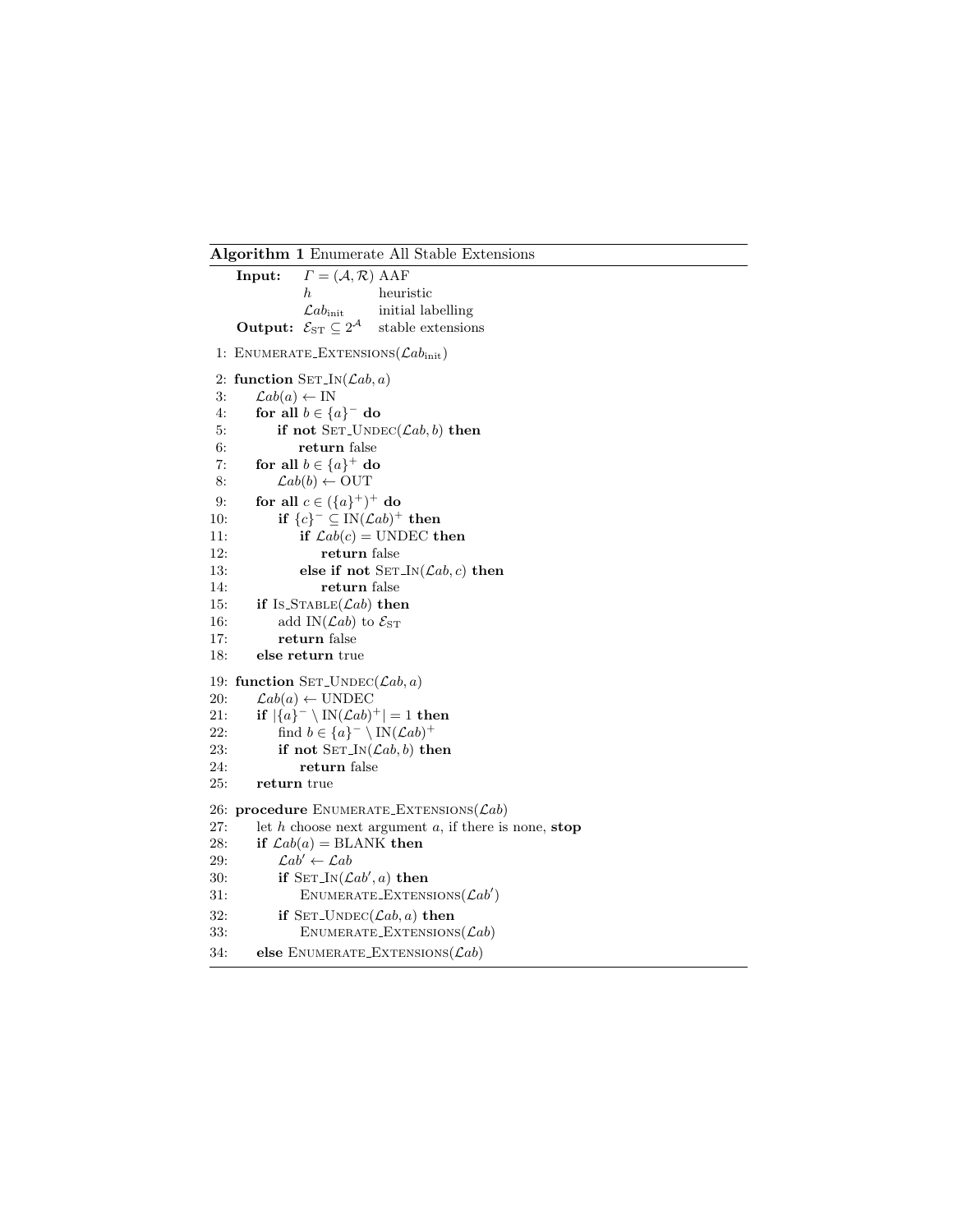| C<br>a<br>b<br>e | step | labelling |                       |                |
|------------------|------|-----------|-----------------------|----------------|
|                  |      | IN        | <b>OUT</b>            | <b>UNDEC</b>   |
|                  |      | $\{a\}$   |                       |                |
|                  | 2.   | $\{a\}$   | V                     | [b]            |
|                  | 3.   | $\{a,c\}$ | Ø                     | [b]            |
|                  | 4.   | $\{a,c\}$ | $\{b, d\}$            | e <sup>1</sup> |
|                  | 5.   | $\{a\}$   | Ø                     | $\{b,c\}$      |
| d                | 6.   | ${a,d}$   | Ø                     | $\{b, c\}$     |
|                  | 7.   |           | $\{a,d\}$ $\{b,c,e\}$ | Ø              |

<span id="page-3-1"></span>Fig. 1. AAF  $\Gamma$  (left) and algorithm steps (right) from Example [1;](#page-3-0) arguments not present in any set are BLANK

arguments attacked ba an argument labelled IN are set to OUT. At the end of Set In, the algorithm checks whether the current extension, i. e., the set of IN-labelled arguments in  $\mathcal{L}ab$ , is stable, then it is reported as a stable extension and the algorithm backtracks as the current branch cannot contain any more extensions.

<span id="page-3-0"></span>*Example [1](#page-3-1).* Consider the AAF  $\Gamma = (\mathcal{A}, \mathcal{R})$  depicted in Figure 1 (left). Assume our heuristic function determines the following order of arguments:  $(a, b, c, d, e)$ . In the first step, we determine that the grounded extension is empty and that there is no self-attacking argument, so we start with an empty labelling (all arguments are blank).

- 1. decision: a is picked by the heuristic and set to IN
- 2. as a consequence of step 1, all attackers/attackees of a are set to UNDEC/ OUT respectively,  ${a}$  is not stable
- 3. decision: c is picked by the heuristic and set to IN
- 4. as a consequence of step 3, all attackers/attackees of c are set to UNDEC/ OUT respectively,  $\{a, c\}$  is not stable
- 5. there are no more arguments which are still undecided, so the algorithm backtracks to the last decision in step 3 and sets  $c$  to OUT
- 6. *decision:*  $d$  is picked by the heuristic and set IN
- 7. as a consequence of step 6, all attackers/attackees of d are set to UNDEC/ OUT respectively,  $\{a, d\}$  is stable  $\Rightarrow$  stop

The backtracking algorithms for preferred and complete semantics are similar to the one for stable semantics. Reasoning problems pertaining to credulous/sceptical justification are solved by the same algorithms but with different termination criteria and slightly different initial steps.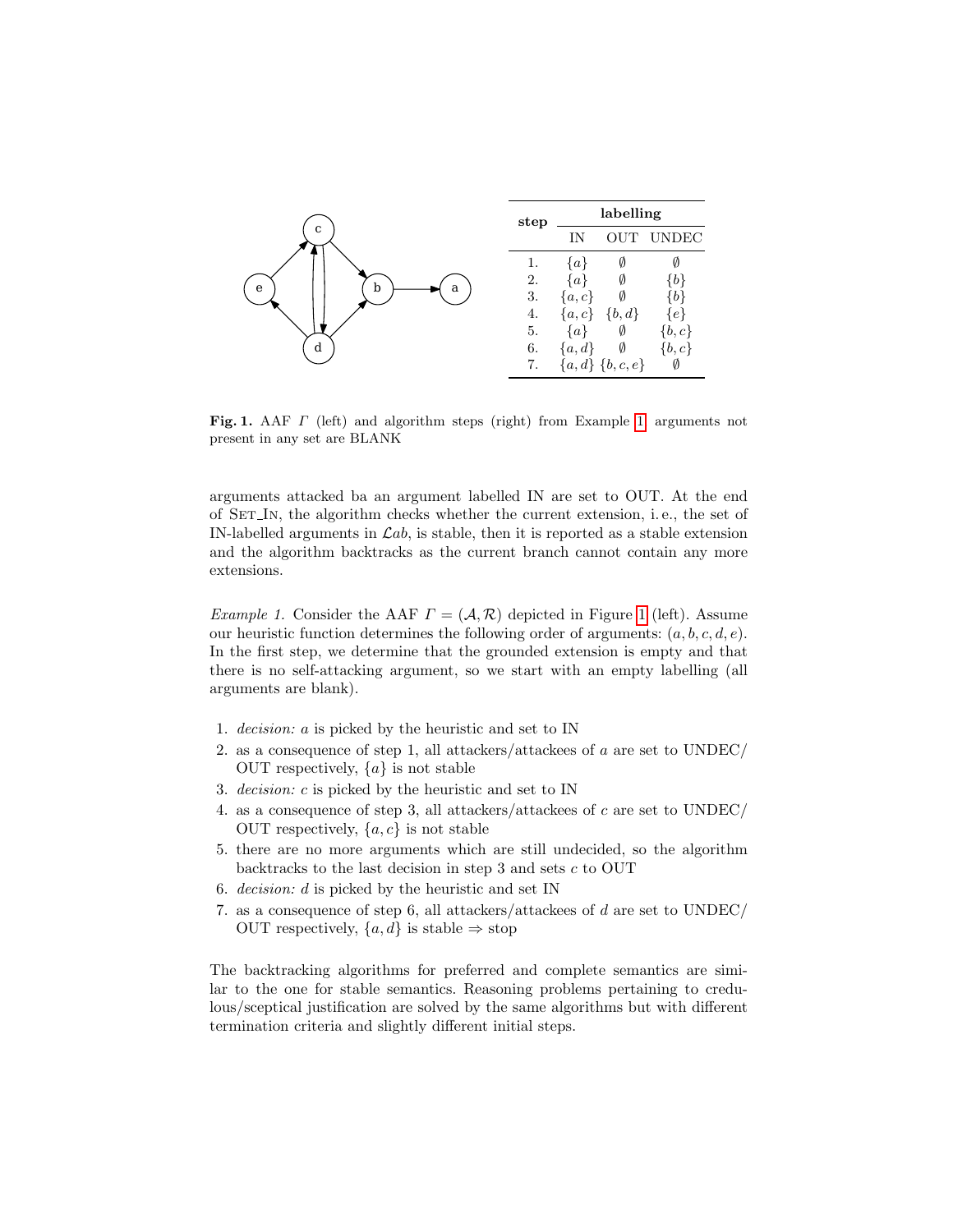## 3 Heuristics

While it is clear that the backtracking approach outlined before is a sound and complete procedure to enumerate extensions, its performance is highly dependent on the order in which arguments are processed. Observe that if this order is perfect, i. e., all arguments within the final extension are processed first, then no backtracking is needed and the algorithm has polynomial runtime. However, this runtime performance cannot, of course, be guaranteed but the choice of the heuristic used in ordering the arguments can deeply influence the runtime in general. HEUREKA comes with a series of different heuristics for this purpose.

In general, a heuristic h is a function  $h: 2^{\mathcal{A}} \times \mathcal{A} \to \mathbb{R}$  that maps the current partial extension  $E \subseteq \mathcal{A}$ , i.e., the set of IN-labelled arguments in  $\mathcal{L}ab$ , and an argument  $a \in \mathcal{A}$  to a real number  $h(E, a)$ . A large value  $h(E, a)$  indicates that a should be likely included in the extension  $E$  and should be processed earlier than arguments with lower score. Some of our heuristics are defined independently of E and therefore need not to be recomputed after every modification of E. In general, however, HEUREKA allows for dynamic heuristics that are updated after every step.

A simple example of such a heuristic is the number of undefeated aggressors, i.e., the number of arguments which attack  $a$  but are not defeated by  $E$ . The number of undefeated aggressors  $h_{\text{UA}}(E, a)$  should be used as a negatively weighted component in a compound heuristic as every aggressor increases the vulnerability of an argument.

$$
h_{\text{UA}}(E, a) = |\{a\}^- \backslash E^+|
$$

Another example which is independent of  $E$  is the ratio of an argument's indegree and out-degree:

$$
h_{\text{deg}}^{\div}(E, a) = \frac{|\{a\}^{+}| + \epsilon}{|\{a\}^{-}| + \epsilon} \text{ with } \epsilon \in \mathbb{R}
$$

Path-based heuristics have proven useful in many cases. Let  $d_i^+(a)$  be the number of paths of length i originating in a and let  $d_i^-(a)$  be the number of paths of length i ending in a. The path-based components  $h_{\text{path}}^+$  and  $h_{\text{path}}^-$  map an argument to a combination of its outgoing paths or ingoing paths respectively.

$$
h_{\text{path}}^+(E, a) = \sum_{i=1}^k \alpha^i d_i^+(a)
$$

$$
h_{\text{path}}^-(E, a) = \sum_{i=1}^k \beta^i d_i^-(a)
$$

These heuristics can be combined into more complex path-based heuristics like  $h_{\text{path}}^{\Sigma} = h_{\text{path}}^- + h_{\text{path}}^+$  or  $h_{\text{path}}^{\Pi} = (-1) \cdot (h_{\text{path}}^- + \epsilon) \cdot (h_{\text{path}}^+ + \epsilon)$ .

Further heuristics have been implemented on top of well-known graph metrics such as betweenness centrality, eigenvector centrality, and matrix exponential.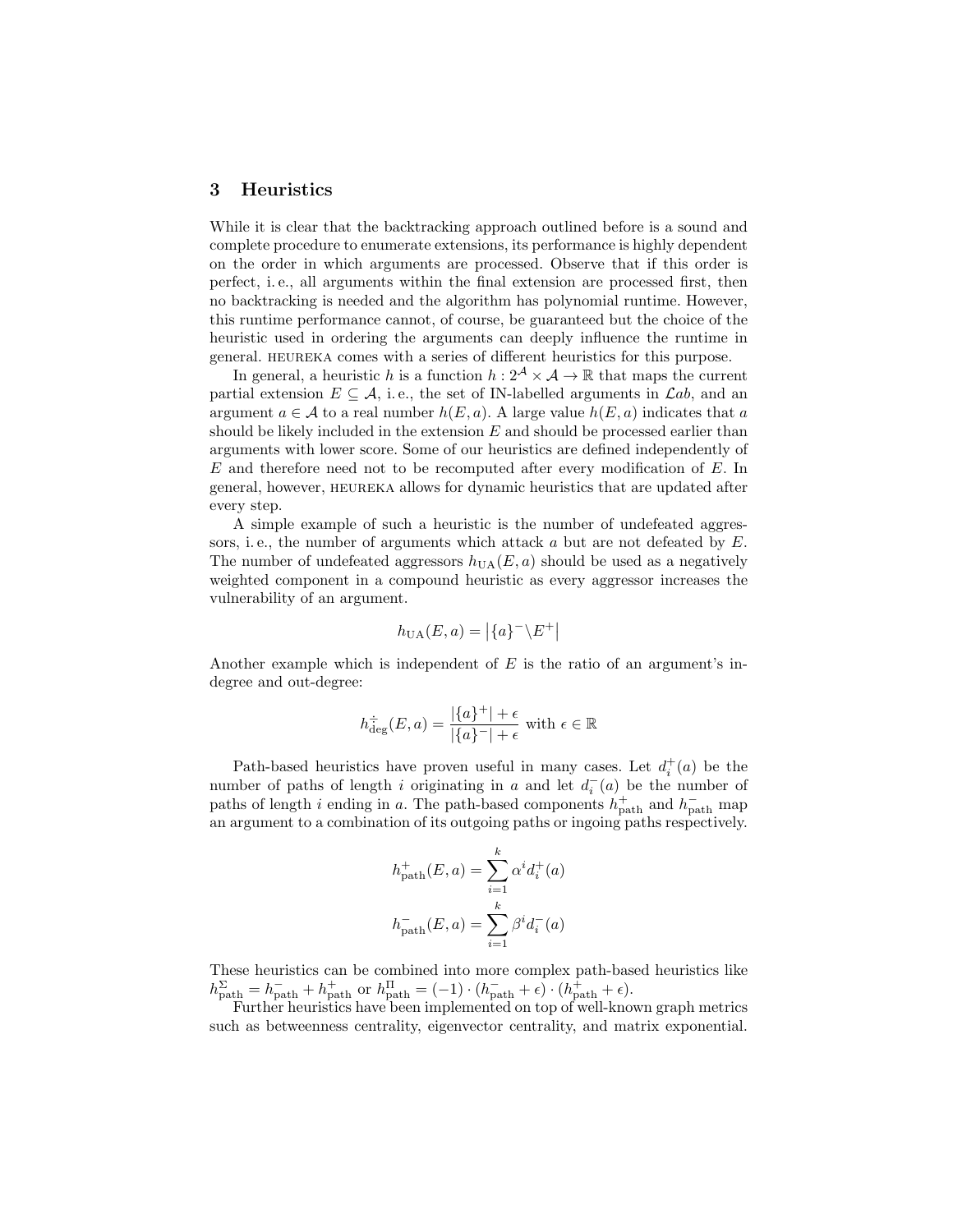Another approach are SCC-based heuristics, which order arguments according to the ordering number of the strongly connected component, which they are part of, thus implementing ideas on SCC-recursiveness [\[1\]](#page-5-0). On top of the individual heuristics, HEUREKA also allows heuristics to be combined arithmetically.

For ICCMA'17, we fixed a heuristic for every problem based on a small experimental evaluation. For all tasks except SE-ST (enumerating some stable extension) we used the heuristic  $h_1$ , i.e.,  $h_{\text{path}}^+$  with fixed parameters  $\alpha = 0.5$ and  $k = 3$ , defined as

$$
h_1(E, a) = \sum_{i=1}^{3} \frac{d_i^+(a)}{2^i}
$$

This heuristic shows the power of an argument to defend and defeat arguments. For the task SE-ST we used the heuristic  $h_2$ , which combines  $h_{\text{path}}^+$  with  $h_{\text{path}}^$ and  $h_{\text{UA}}$ .

$$
h_2(E, a) = h_1(E, a) + \sum_{i=1}^{3} \frac{d_i^-(a)}{(-2)^i} - \frac{|\{a\}^- \setminus E^+|}{2}
$$

This heuristic is influenced by the *matrix exponential* which has been suggested for this use in [\[2\]](#page-6-3).

Later a systematic evaluation of the implemented heuristics has been conducted. During this evaluation  $h_{\text{deg}}^{\div}$  has proven most useful for solving problems under stable semantics while  $h_{\text{path}}^{\text{II}}$  worked best when solving problems under complete or preferred semantics. For some graphs the performance could be substantially increased by adding an SCC-based component to the heuristic. In future work, heuristics could be explored, which also discriminate between OUT and UNDEC arguments intead of only analysing the partial extension.

### 4 Summary

We presented HEUREKA, a general-purpose argumentation solver based on the backtracking paradigm. The solver is backed by a number of heuristics that (dynamically) order the arguments of an abstract argumentation framework to minimize the number of necessary backtracking steps. During ICCMA'17, all results returned by heureka have been correct. It landed in the center field for most tasks, while it was the fastest to find the grounded extension. Current and future work comprises analytical and empirical evaluation of the solver and its heuristics, as well as the development of new heuristics and combinations thereof.

# References

<span id="page-5-0"></span>1. Baroni, P., Giacomin, M., Guida, G.: SCC-recursiveness: a general schema for argumentation semantics. Artificial Intelligence 168(1-2), 162–210 (2005)